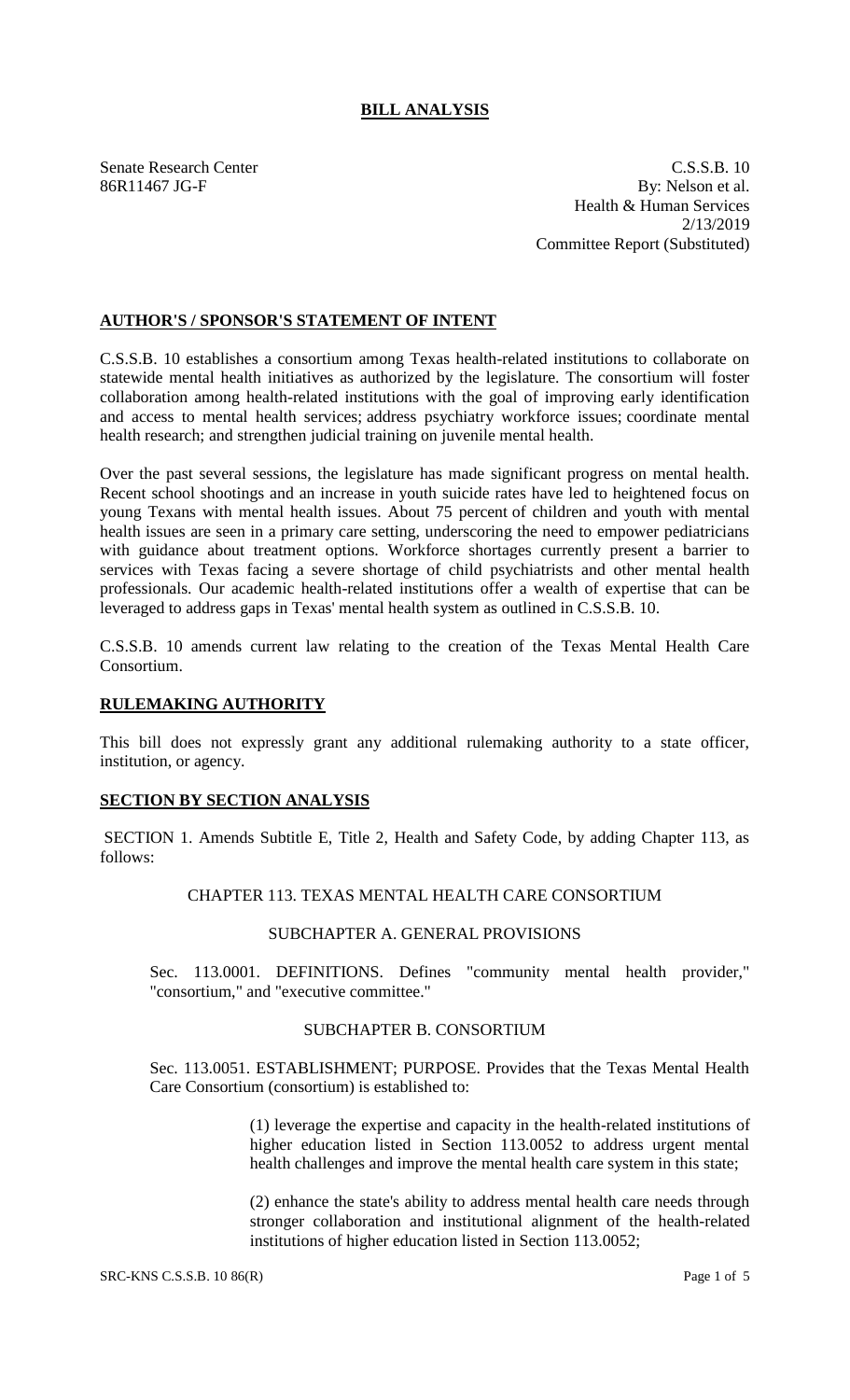(3) improve the effectiveness and efficiency of mental health care services delivered in this state;

(4) facilitate access to mental health care services through telemedicine, telehealth, and other cost-effective, evidence-based programs;

(5) improve mental health and substance use disorder research efforts conducted by health-related institutions of higher education; and

(6) improve and expand the psychiatric workforce through training and development opportunities between the health-related institutions of higher education listed in Section 113.0052 and community mental health providers.

Sec. 113.0052. COMPOSITION. Provides that the consortium is composed of:

(1) certain health-related institutions of higher education;

(2) the Health and Human Services Commission (HHSC);

(3) three nonprofit organizations that focus on mental health care, designated by a majority of the members described by Subdivision (1); and

(4) any other entity that the executive committee of the consortium (executive committee) considers necessary.

Sec. 113.0053. ADMINISTRATIVE ATTACHMENT. (a) Provides that the consortium is administratively attached to the Texas Higher Education Coordinating Board (THECB) for the purpose of receiving and administering appropriations and other funds under this chapter. Provides that THECB is not responsible for providing to the consortium staff human resources, contract monitoring, purchasing, or any other administrative support services.

(b) Prohibits THECB from using funds intended to carry out the purposes of this chapter for any costs incurred by THECB under this chapter.

## SUBCHAPTER C. EXECUTIVE COMMITTEE

Sec. 113.0101. EXECUTIVE COMMITTEE COMPOSITION. Provides that the consortium is governed by an executive committee composed of the following members:

> (1) the chair of the academic department of psychiatry of each of the health-related institutions of higher education listed in Section 113.0052;

> (2) a representative of HHSC with expertise in the delivery of mental health care services, appointed by the executive commissioner of HHSC (executive commissioner);

> (3) a representative of HHSC with expertise in mental health facilities, appointed by the executive commissioner;

> (4) a representative of an organization that represents the interests of community centers established under Subchapter A (Community Centers), Chapter 534, designated by a majority of the members described by Subdivision (1);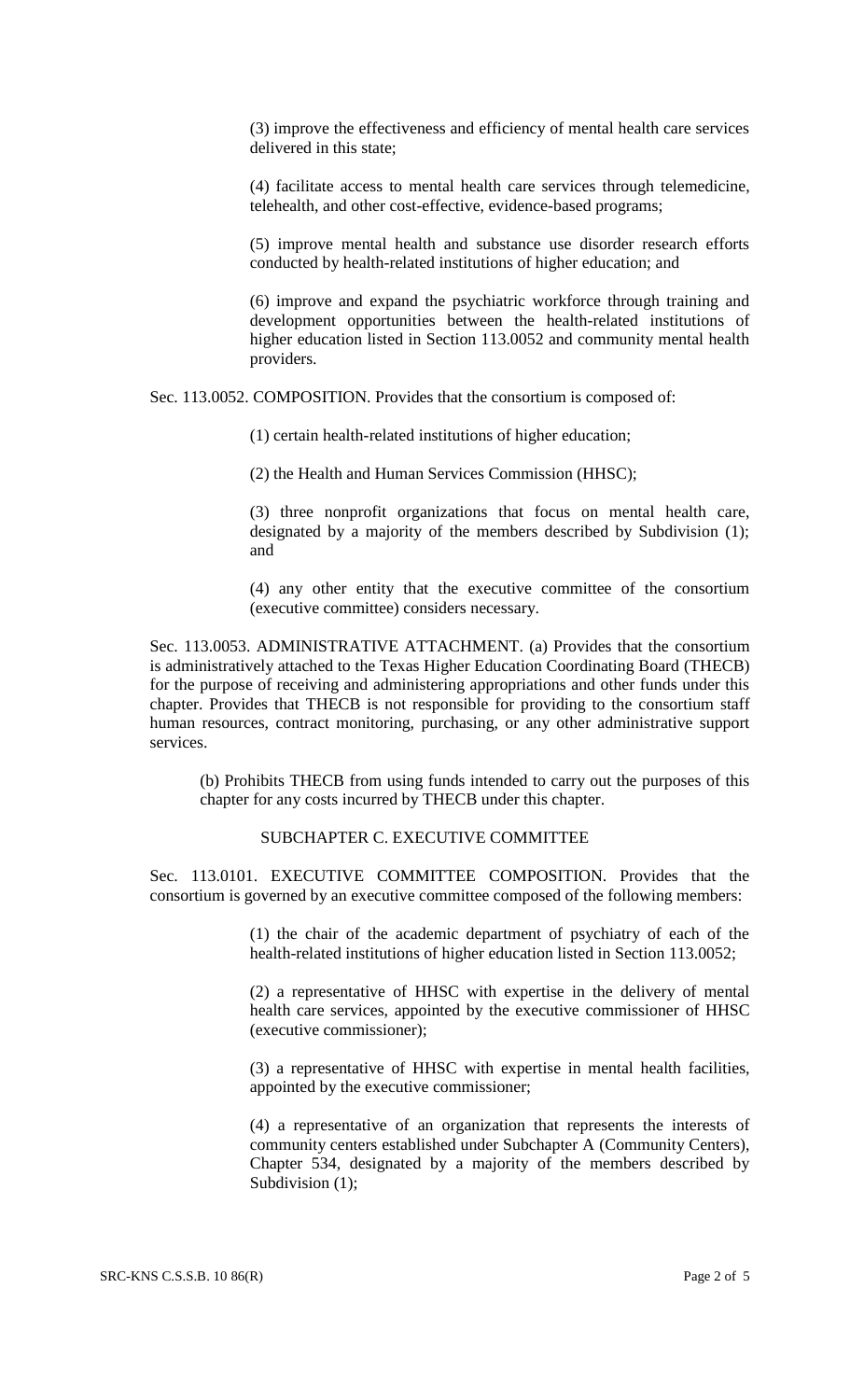(5) a representative of each nonprofit organization described by Section 113.0052 that is part of the consortium, designated by a majority of the members described by Subdivision (1); and

(6) any other representative designated by a majority of the members described by Subdivision (1) at the request of the executive committee.

Sec. 113.0102. PRESIDING OFFICER. Requires the executive committee to elect a presiding officer from among the membership of the executive committee.

Sec. 113.0103. MEETINGS. Requires the executive committee to meet at the call of the presiding officer.

Sec. 113.0104. VACANCY. Requires a vacancy on the executive committee to be filled in the same manner as the original appointment.

Sec. 113.0105. GIFTS, GRANTS, AND DONATIONS. Authorizes the executive committee to accept on behalf of the consortium gifts, grants, or donations from any public or private source for the purpose of carrying out this chapter.

# SUBCHAPTER D. POWERS AND DUTIES

Sec. 113.0151. GENERAL DUTIES. (a) Requires the executive committee to:

(1) coordinate the provision of funding to the health-related institutions of higher education listed in Section 113.0052 to carry out the purposes of this chapter;

(2) establish procedures and policies for the administration of funds under this chapter;

(3) monitor funding and agreements entered into under this chapter to ensure recipients of funding comply with the terms and conditions of the funding agreements; and

(4) establish procedures to document compliance by executive committee members and staff with applicable laws governing conflicts of interest.

(b) Requires the consortium, in carrying out the duties under Subsection (a), to ensure that evidence-based tools, including telemedicine and telehealth, are used to help expand the delivery of mental health care services.

(c) Requires the consortium to designate a member of the executive committee to represent the consortium on the statewide behavioral health coordinating council.

Sec. 113.0152. ACCESS TO CARE; CHILD PSYCHIATRY ACCESS NETWORK AND TELEMEDICINE AND TELEHEALTH PROGRAMS. (a) Requires the consortium to establish a statewide network of comprehensive child psychiatry access centers at the health-related institutions of higher education listed in Section 113.0052. Requires a center established under this subsection to collaborate with community mental health providers to better care for children and youth with behavioral health needs by providing consultation services and training opportunities for pediatricians and primary care providers operating in the center's geographic region.

(b) Requires the consortium to establish or expand telemedicine or telehealth programs at health-related institutions of higher education listed in Section 113.0052 for identifying and assessing behavioral health needs and providing access to mental health care services. Requires the consortium to develop a statewide plan to implement this subsection that makes the behavioral health needs of at-risk children and adolescents a priority.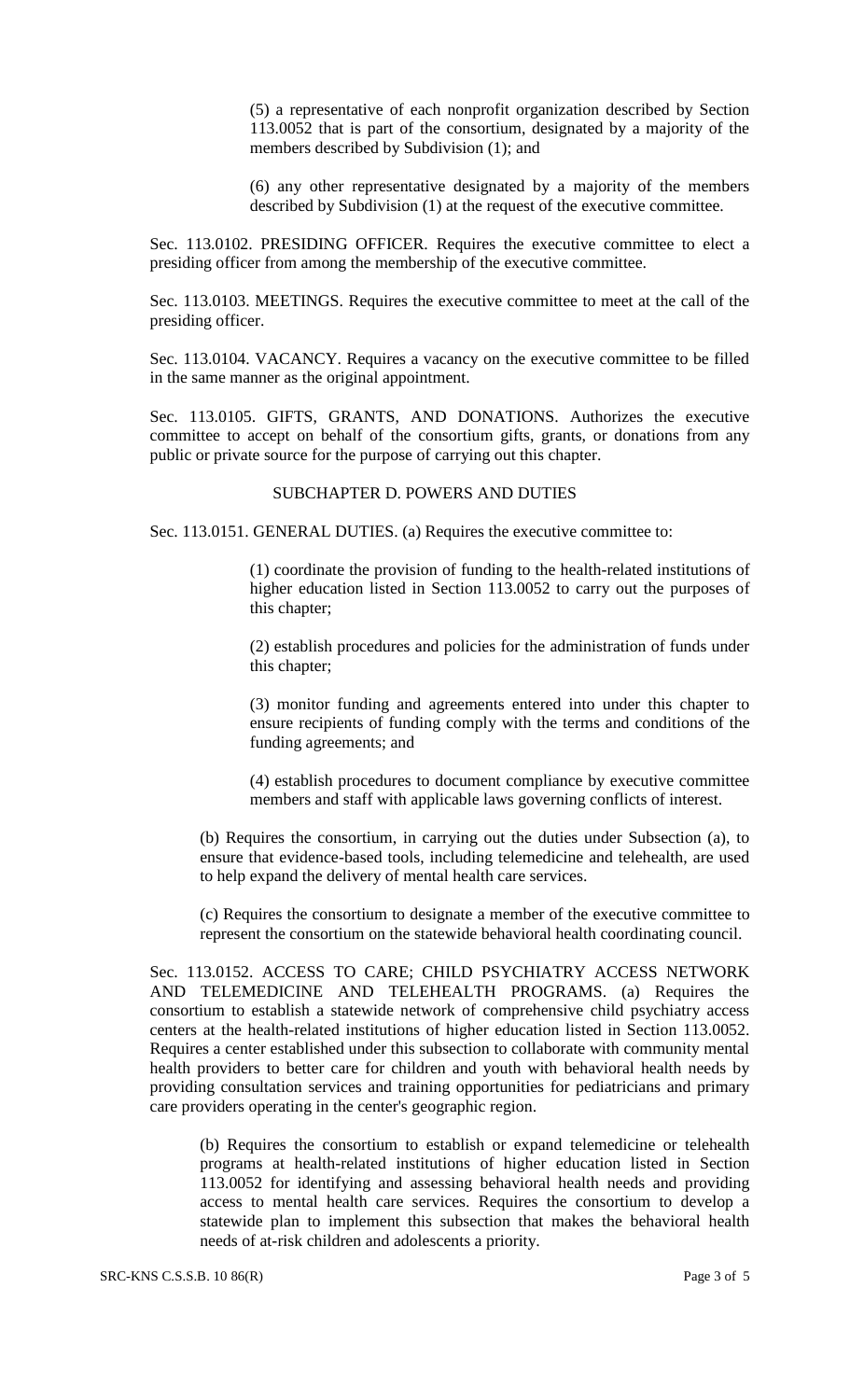(c) Authorizes a health-related institution of higher education listed in Section 113.0052 to enter into a memorandum of understanding with a community mental health provider to carry out Subsection (a) or (b).

(d) Requires the consortium to leverage the resources of a hospital system to carry out Subsection (a) or (b) if the hospital system:

(1) provides consultation services and training opportunities for pediatricians and primary care providers that are consistent with those described by Subsection (a); and

(2) has an existing telemedicine or telehealth program for identifying and assessing the behavioral health needs of and providing access to mental health care services for children and adolescents.

Sec. 113.0153. MENTAL HEALTH RESEARCH PLAN. (a) Requires the consortium to develop and implement a mental health research plan to advance the research component of the statewide behavioral health strategic plan, create an aggregated inventory of mental health and substance use disorder research completed by institutions of higher education in this state, and coordinate mental health and substance use disorder research efforts by the health-related institutions of higher education listed in Section 113.0052 to ensure those institutions engage in effective and targeted research to leverage additional funding.

(b) Requires the executive committee to establish a process for the selection of research projects to fund under this section. Requires the process to evaluate research projects based on their alignment with the statewide behavioral health strategic plan and multi-institutional collaboration among the health-related institutions of higher education listed in Section 113.0052.

Sec. 113.0154. PSYCHIATRY WORKFORCE EXPANSION PROJECT. (a) Requires the consortium to enhance collaboration between the health-related institutions of higher education listed in Section 113.0052 and community mental health providers to increase psychiatric residency training and improve the quality of care for persons receiving mental health care services in this state.

(b) Authorizes the executive committee to provide funding to the academic department of psychiatry at a health-related institution of higher education listed in Section 113.0052 for the purpose of funding one full-time psychiatrist who treats adults or one full-time psychiatrist who treats children and adolescents to serve as academic medical director for a community mental health provider and funding two resident rotation positions.

(c) Requires an academic medical director described by Subsection (b) to collaborate and coordinate with community mental health providers to expand the amount and availability of mental health resources by developing training opportunities for residents and medical students and by promoting the use of telemedicine, telehealth, or other evidence-based tools to provide comprehensive mental health care services to a greater population.

(d) Requires an institution of higher education that receives funding under Subsection (b) to require that psychiatric residents participate in rotations through a facility operated by a community mental health provider.

Sec. 113.0155. REIMBURSEMENT FOR SERVICES. Prohibits a child psychiatry access center established under Section 113.0512 from submitting an insurance claim or charging a pediatrician or primary care provider a fee for providing consultation services or training opportunities under that section.